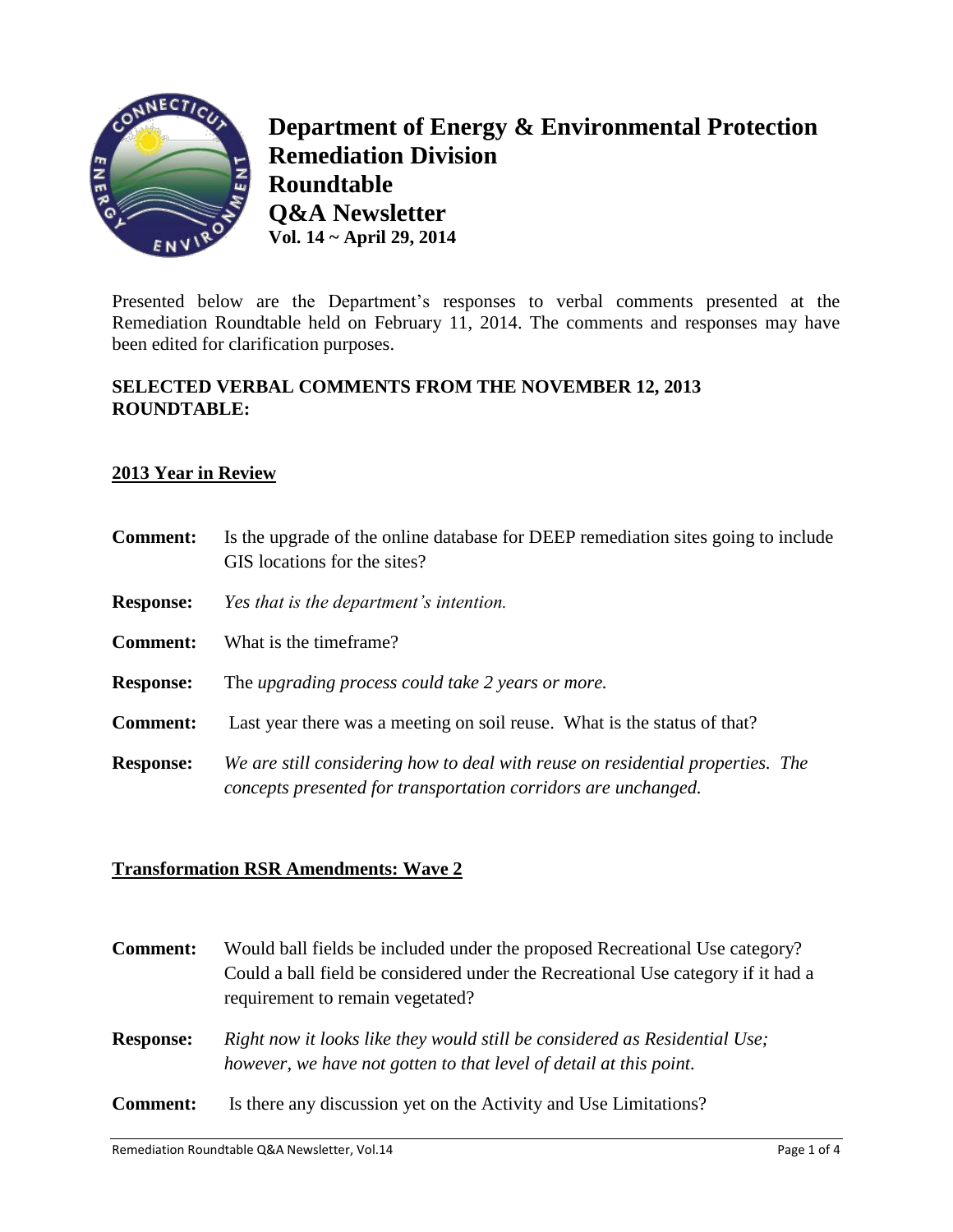| <b>Response:</b> | We are doing this as part of the Wave 2 modifications to the regulations. Draft |
|------------------|---------------------------------------------------------------------------------|
|                  | regulations will be available later in 2014 after the other Wave 2 discussion   |
|                  | papers are completed.                                                           |

- **Comment:** Would we consider breaking out older children from younger children in our risk assessment evaluations?
- **Response:** *We are not at that level of review of the topic yet.*

#### **Changes to the Verification Forms and Guidance Document**

- **Comment:** On verification forms, how do you suggest applicants deal with multiple filings and REM ID numbers?
- **Response:** A REM ID # *is specific to a particular filing. The verification should reference on the verification form the specific filing (and REM ID#) the verification is being rendered under. The relevance of a particular verification to other filings (and REM ID#) can be presented by the LEP in the Verification Report, but ultimately, DEEP will evaluate the applicable universe of the verification and will note such on the database.*

# **Temporary Releases from ELURs with Pre-approved Soil Management Plans**

| <b>Comment:</b>  | Are the size limits on the allowable disturbances to the ELUR intended to be<br>cumulative or per event?                                                                                                                      |
|------------------|-------------------------------------------------------------------------------------------------------------------------------------------------------------------------------------------------------------------------------|
| <b>Response:</b> | They are intended to be per disturbance rather than cumulative.                                                                                                                                                               |
| <b>Comment:</b>  | DEEP should consider someone other than an LEP to document the work is done<br>for simpler disturbances?                                                                                                                      |
| <b>Response:</b> | We may allow that over time as we get comfortable with the level of<br>responsibility.                                                                                                                                        |
| <b>Comment:</b>  | Would this preapproved plan also apply where the disturbance results in the full<br>remediation of a small piece of the area subject to the ELUR and a permanent<br>release from the ELUR would be applicable for that piece? |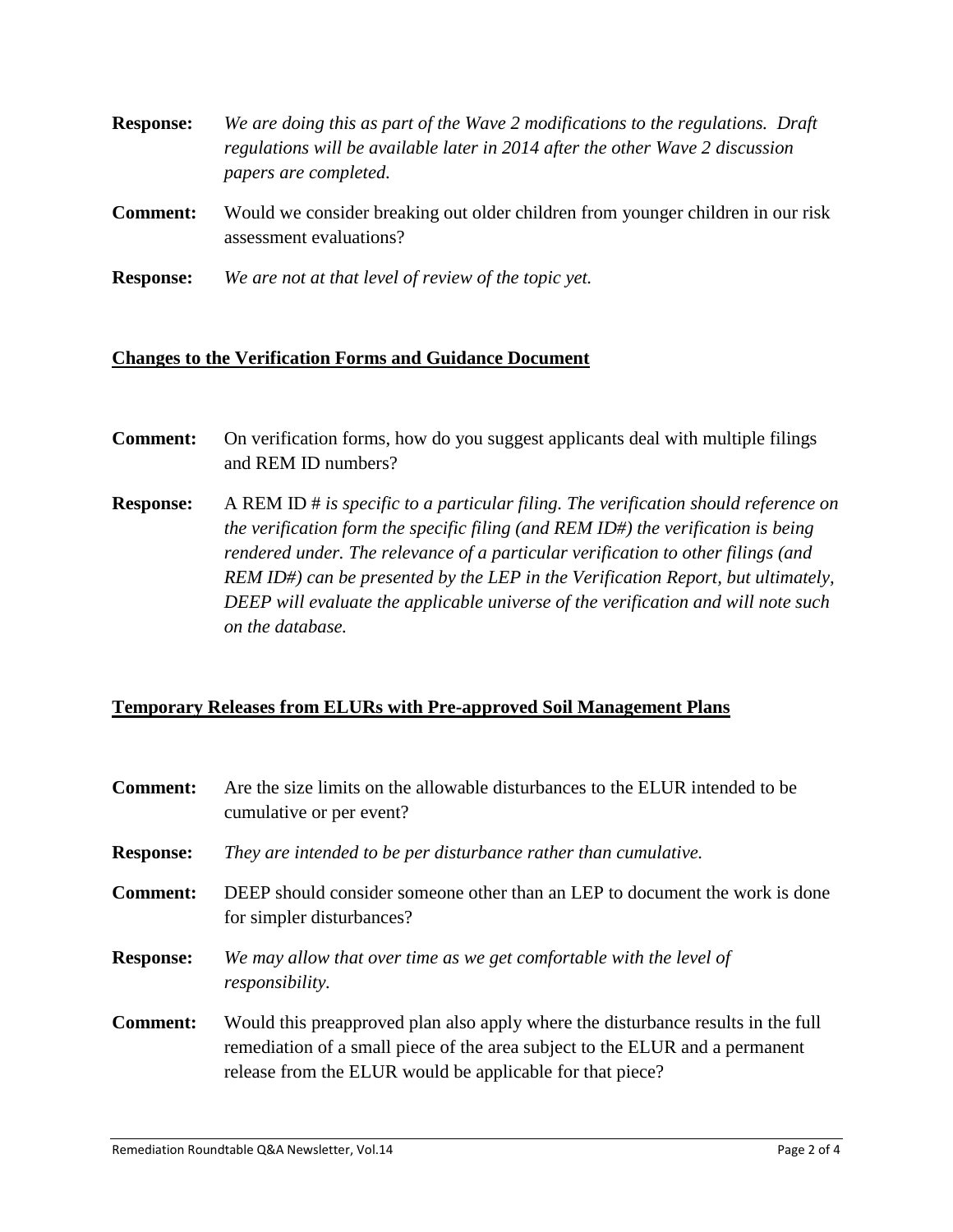**Response:** *No, it would not apply, because the site is not being restored to its previous conditions.*

### **Groundwater Compliance Monitoring**

| <b>Comment:</b>  | If there is an exceedance during the 2 years, do you need to do your sampling for<br>consecutive rounds following that?                                                                                                                                                         |
|------------------|---------------------------------------------------------------------------------------------------------------------------------------------------------------------------------------------------------------------------------------------------------------------------------|
| <b>Response:</b> | There are benefits to continuing to sample for consecutive quarters, but that<br>would not be a requirement.                                                                                                                                                                    |
| <b>Comment:</b>  | One method to achieve SWPC, is to sampling the plume "immediately"<br>upgradient" of a surface water body. Would sampling at the property line be<br>good enough?                                                                                                               |
| <b>Response:</b> | If groundwater achieves the criteria on-site, it may work, but you would also need<br>to show that your Characterization (data and representativeness) and the<br>Conceptual Site Model are appropriate to support the conclusions about the off-<br>site portion of the plume. |

#### **General Question and Answer**

**Comment:** How many sites have been handled by the Ecological Peer Review Team, rather than being handled by Planning & Standards staff and who is on the team? **Response:** *About 10 sites have been addressed by the team so far.* The team currently consists of Craig Bobrowiecki, Claire Foster, and Carolyn Fusaro. **Comment:** An ETPH release area with concentrations exceeding the PMC has been environmentally isolated beneath a building with sufficient monitoring having been performed to document that no groundwater plume is emanating from the release and to demonstrate four compliant quarters representative of seasonal variation. The building is now going to be torn down and the release area will be excavated immediately after the building is torn down. Under the June 2013 RSR Amendment, does compliance monitoring (four quarterly samples over two years) need to be performed.